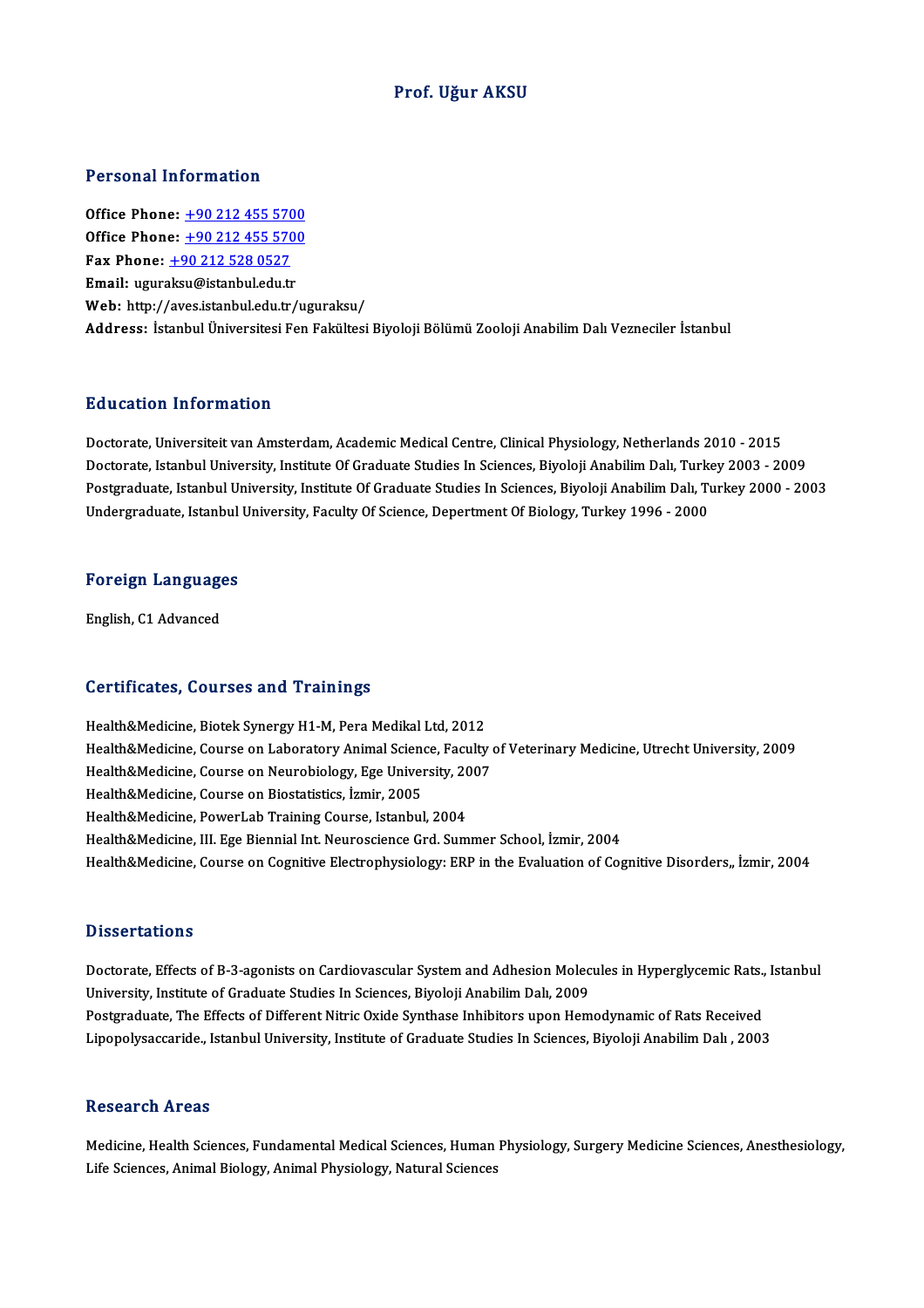# Academic Titles / Tasks

Academic Titles / Tasks<br>Professor, Istanbul University, Faculty Of Science, Depertment Of Biology, 2019 - Continues<br>Assesiste Professor, Istanbul University, Faculty Of Science, Depertment Of Biology, 2012 Associate Article 7 Tubas<br>Professor, Istanbul University, Faculty Of Science, Depertment Of Biology, 2019 - Continues<br>Associate Professor, Istanbul University, Faculty Of Science, Depertment Of Biology, 2013 - 2019<br>Assista Associate Professor, Istanbul University, Faculty Of Science, Depertment Of Biology, 2013 - 2019<br>Assistant Professor, Istanbul University, Faculty Of Science, Depertment Of Biology, 2010 - 2011 Associate Professor, Istanbul University, Faculty Of Science, Depertment Of Biology, 2013 - 2019<br>Assistant Professor, Istanbul University, Faculty Of Science, Depertment Of Biology, 2010 - 2011<br>Research Assistant PhD, Ista Assistant Professor, Istanbul University, Faculty Of Science, Depertment Of Biology, 2010 - 2011<br>Research Assistant PhD, Istanbul University, Faculty Of Science, Depertment Of Biology, 2009 - 2<br>Research Assistant, Istanbul Research Assistant, Istanbul University, Faculty Of Science, Depertment Of Biology, 2000 - 2009<br>Academic and Administrative Experience

Head of Department, Istanbul University, Faculty Of Science, Depertment Of Biology, 2021 - Continues

### Courses

Courses<br>Klinik Araştırmalar, Undergraduate, 2018 - 2019<br>Kisisel Preje, Undergraduate, 2019 - 2019 UUUI 505<br>Klinik Araştırmalar, Undergraduate, 2018 -<br>Kişisel Proje, Undergraduate, 2018 - 2019<br>Hügre ve Moleküler Biyeleji Arastırmaları Klinik Araştırmalar, Undergraduate, 2018 - 2019<br>Kişisel Proje, Undergraduate, 2018 - 2019<br>Hücre ve Moleküler Biyoloji Araştırmaları 1, Undergraduate, 2018 - 2019<br>İncan Anatomisi ve Fizyolojisi, Undergraduate, 2017 - 2019 Kişisel Proje, Undergraduate, 2018 - 2019<br>Hücre ve Moleküler Biyoloji Araştırmaları 1, Undergraduate<br>İnsan Anatomisi ve Fizyolojisi, Undergraduate, 2017 - 2018<br>Hücre ve Moleküler Biyoloji Arastırmaları 2, Undergraduate Hücre ve Moleküler Biyoloji Araştırmaları 1, Undergraduate, 2018 - 2019<br>İnsan Anatomisi ve Fizyolojisi, Undergraduate, 2017 - 2018<br>Hücre ve Moleküler Biyoloji Araştırmaları 2, Undergraduate, 2018 - 2019<br>Biyomodikal Cihaz U İnsan Anatomisi ve Fizyolojisi, Undergraduate, 2017 - 2018<br>Hücre ve Moleküler Biyoloji Araştırmaları 2, Undergraduate, 20<br>Biyomedikal Cihaz Uygulamaları, Doctorate, 2018 - 2019<br>İnsan Sistemleri Ve Fonksiyonları, Undergradu Hücre ve Moleküler Biyoloji Araştırmaları 2, Undergraduate, 2018 - 2019 HayvanFizyolojisi,Undergraduate,2014 -2015 İnsan Sistemleri Ve Fonksiyonları, Undergraduate, 2016 - 2013<br>Hayvan Fizyolojisi, Undergraduate, 2014 - 2015<br>Mesleki İngilizce I, Undergraduate, 2010 - 2011, 2014 - 2015<br>Danay Hayvanlarında Modellame, Pestanaduate, 2014 - Hayvan Fizyolojisi, Undergraduate, 2014 - 2015<br>Mesleki İngilizce I, Undergraduate, 2010 - 2011, 2014 - 2015<br>Deney Hayvanlarında Modelleme, Postgraduate, 2014 - 2015<br>Sinir Sisteminde Sesme Konular, Postgraduate, 2014 - 2015 Mesleki İngilizce I, Undergraduate, 2010 - 2011, 2014 - 2015<br>Deney Hayvanlarında Modelleme, Postgraduate, 2014 - 2015<br>Sinir Sisteminde Seçme Konular, Postgraduate, 2014 - 2015<br>Mesleki İngilizce II Undergraduate, 2012, 2014 Deney Hayvanlarında Modelleme, Postgraduate, 2014 - 2015<br>Sinir Sisteminde Seçme Konular, Postgraduate, 2014 - 2015<br>Mesleki İngilizce II, Undergraduate, 2013 - 2014

## Advising Theses

AKSU U., Sıçanlarda Akut Normovolemik ve Hipervolemik Hemodilüsyonun Etkileri, Postgraduate, U.Cakır(Student), 2019 11d v 1911.<br>AKSU U., Sıçanlarda Akut Normovolemik ve Hipervolemik Hemodilüsyonun Etkileri, Postgraduate, U.Çakır(Student),<br>AKSU U., Sıçan kalp nakli modelinde kardiyopleji sıvılarının verici kalbi üzerine etkileri, Postgra AKSU<br>AKSU<br>2018<br>AKSU AKSU U., Sıçan kalp nakli modelinde kardiyopleji sıvılarının verici kalbi üzerine etkileri, Postgraduate, G.Karduz(Student<br>2018<br>AKSU U., Sıçan hemorajik şok modelinde sıvı tedavilerinin böbrek üzerindeki etkileri, Postgrad

2018<br>AKSU U., Sıçan hemorajik şok modelinde sıvı tedavilerinin böbrek üzerindeki etkileri, Postgraduate, K.Vardar(Student),<br>2017

## **Jury Memberships**

**Jury Memberships<br>Post Graduate, Yüksek Lisans Tez Savunma Jürisi, İstanbul Üniversitesi, March, 2016<br>Post Craduate, Yüksek Lisans Tez Savunma Jürisi, İstanbul Üniversitesi, May, 2015** yar yırısın bersin ya<br>Post Graduate, Yüksek Lisans Tez Savunma Jürisi, İstanbul Üniversitesi, March, 201<br>Post Graduate, Yüksek Lisans Tez Savunma Jürisi, İstanbul Üniversitesi, May, 2015<br>Post Graduate, Yüksek Lisans Tez Sa Post Graduate, Yüksek Lisans Tez Savunma Jürisi, İstanbul Üniversitesi, March, 2016<br>Post Graduate, Yüksek Lisans Tez Savunma Jürisi, İstanbul Üniversitesi, May, 2015<br>Post Graduate, Yüksek Lisans Tez Savunma Jürisi, İstanbu Post Graduate, Yüksek Lisans Tez Savunma Jürisi, İstanbul Üniversitesi, May, 2015<br>Post Graduate, Yüksek Lisans Tez Savunma Jürisi, İstanbul Üniversitesi, March, 201<br>Post Graduate, Tez savunma jürisi, İstanbul Üniversitesi, Post Graduate, Yüksek Lisans Tez Savunma Jürisi, İstanbul Üniversitesi, March, 2015

## Articles Published in Journals That Entered SCI, SSCI and AHCI Indexes

rticles Published in Journals That Entered SCI, SSCI and AHCI Indexes<br>I. Microcirculatory Response to Blood vs. Crystalloid Cardioplegia During Coronary Artery Bypass<br>Crafting With Cardiopulmonary Bypass Microcirculatory Response to Blood vs.<br>Grafting With Cardiopulmonary Bypass<br>Avlat C. Hlugool H. Akay H. Akin S. Korobub Microcirculatory Response to Blood vs. Crystalloid Cardioplegia During<br>Grafting With Cardiopulmonary Bypass<br>Aykut G., Ulugoel H., Aksu U., Akin S., Karabulut H., ALHAN C., TORAMAN F., Ince C.<br>EPONTIERS IN MEDICINE .val.2, Grafting With Cardiopulmonary Bypass<br>Aykut G., Ulugoel H., Aksu U., Akin S., Karabulut H., ALHAN C., T<br>FRONTIERS IN MEDICINE, vol.8, 2022 (Journal Indexed in SCI)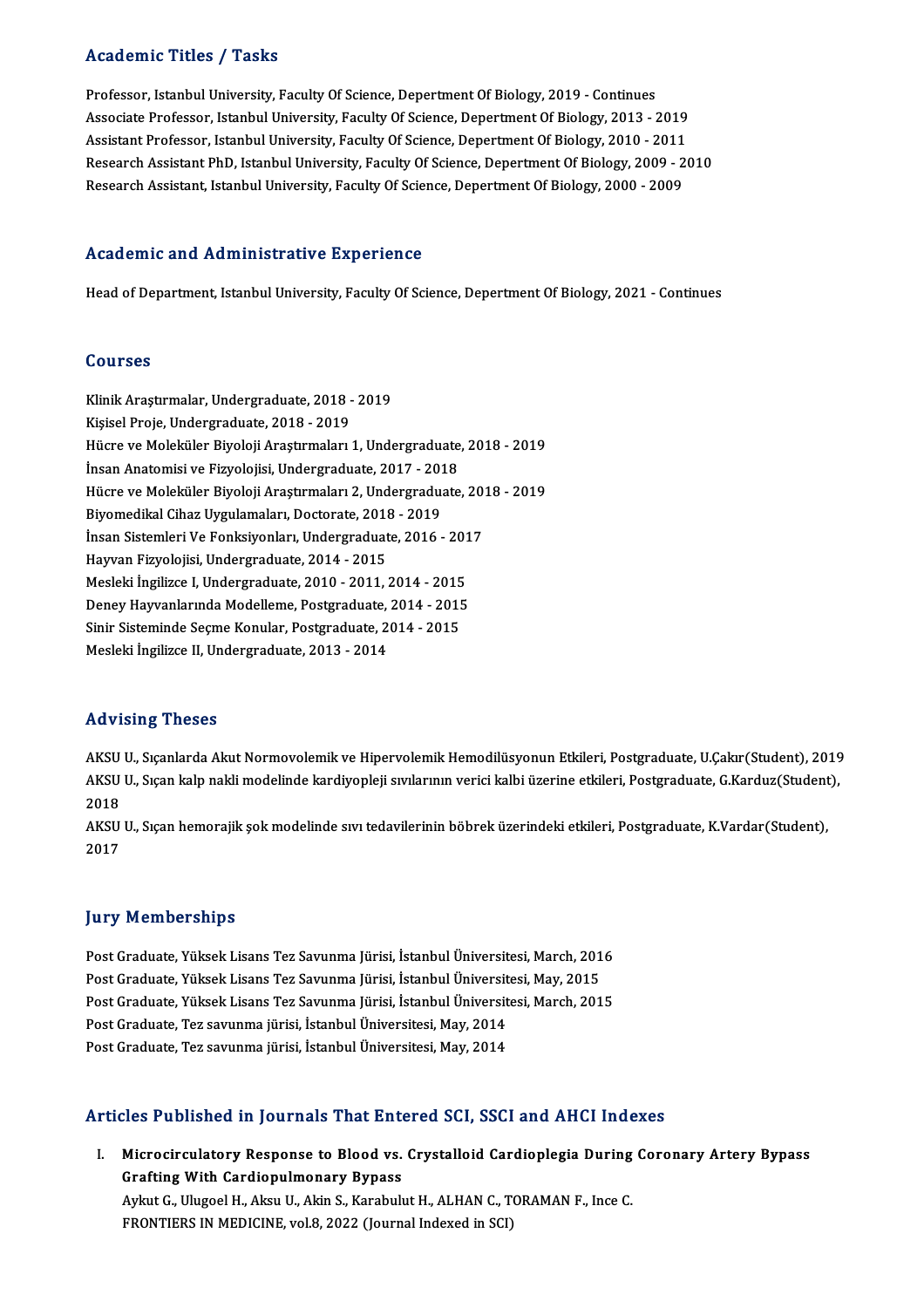II. Are surgical and non-operating room intervention safe in the COVID-19 pandemic?: a retrospective<br>etydy Are su<br>study. Are surgical and non-operating room intervention safe in the<br>study.<br>Aktas Yildirim S., Sarikaya Z. T. , Ulugol H., Ozata S., Aksu U., Toraman F.<br>Enidomialogy and infection vol 140 nn 1511 1517 2021 (Journal Inde

study.<br>Aktas Yildirim S., Sarikaya Z. T. , Ulugol H., Ozata S., Aksu U., Toraman F.<br>Epidemiology and infection, vol.149, pp.1511-1517, 2021 (Journal Indexed in SCI)<br>Effects of short torm bynenovis vontilation on lung, kidn

# Aktas Yildirim S., Sarikaya Z. T. , Ulugol H., Ozata S., Aksu U., Toraman F.<br>Epidemiology and infection, vol.149, pp.1511-1517, 2021 (Journal Indexed in SCI)<br>III. Effects of short-term hyperoxic ventilation on lung, kidney Epidemiology and infection<br>Effects of short-term hy<br>biochemical evaluation<br>Akou II, HHCOL H, Sungu Effects of short-term hyperoxic ventilation on lung, kidney, heart, and li<br>biochemical evaluation<br>Aksu U., ULUGOL H., Sungur M. O. , Senturk E., Vardar K., Senturk M., TORAMAN F.<br>ULUSAL TRAVMA VE ACU, CERRAHI DERCISI TURKI

ULUSAL TRAVMA VE ACIL CERRAHI DERGISI-TURKISH JOURNAL OF TRAUMA & EMERGENCY SURGERY, vol.27,<br>no.5, pp.497-503, 2021 (Journal Indexed in SCI) Aksu U., ULUGOL H., Sungur M. O. , Senturk E., Va<br>ULUSAL TRAVMA VE ACIL CERRAHI DERGISI-TU<br>no.5, pp.497-503, 2021 (Journal Indexed in SCI)<br>Bemete ergan ischeemis presenditioning in

IV. Remote organ ischaemic preconditioning in human recipients suppresses systemic inflammation and no.5, pp.497-503, 2021 (Journal Indexed in SCI)<br>Remote organ ischaemic preconditioning in human recipients suppresses systemic inflammation and<br>Pesun M. CÜNER CAN M. AKSU U. EMİROČU IR. TORAMAN E Remote organ ischaemic preconditioning in human reci<br>prevents glycocalyx degradation in living-donor liver tr<br>Tosun M., GÜNER CAN M., AKSU U., EMİROĞLU R., TORAMAN F.<br>FUROPEAN JOURNAL OF ANAESTUESIOLOCY vel 39 no 6 nn 6 prevents glycocalyx degradation in living-donor liver transplantation A randomised contr<br>Tosun M., GÜNER CAN M., AKSU U., EMİROĞLU R., TORAMAN F.<br>EUROPEAN JOURNAL OF ANAESTHESIOLOGY, vol.38, no.6, pp.667-669, 2021 (Journal Tosun M., GÜNER CAN M., AKSU U., EMİROĞLU R., TORAMAN F.<br>EUROPEAN JOURNAL OF ANAESTHESIOLOGY, vol.38, no.6, pp.667-669, 2021 (Journal Indexed in SCI)<br>V. Effects of upper limb ischemia-reperfusion on regional oxidative stre

EUROPEAN JOURNAL OF A<br>Effects of upper limb is<br>moderate hypothermia<br>Baki E. Damin 7, A. Oray l Effects of upper limb ischemia-reperfusion on regional oxidative stress<br>moderate hypothermia<br>Balci E., Demir Z. A. , Ozay H. Y. , Vardar K., Karduz G., Aksu U., Unal E. U. , Ozgok A.<br>JOUPMAL OF GARDIAC SUBGERY 2021 (Journa

moderate hypothermia<br>Balci E., Demir Z. A. , Ozay H. Y. , Vardar K., Karduz G., Aksu U., Unal E. U. , Ozgok A.<br>JOURNAL OF CARDIAC SURGERY, 2021 (Journal Indexed in SCI)

Balci E., Demir Z. A. , Ozay H. Y. , Vardar K., Karduz G., Aksu U., Unal E. U. , Ozgok A.<br>JOURNAL OF CARDIAC SURGERY, 2021 (Journal Indexed in SCI)<br>VI. St. Thomas and del Nido cardioplegia are superior to Custodiol cardiop JOURN<br><mark>St. Th</mark><br>heart<br>Kardw St. Thomas and del Nido cardioplegia are superior to Cus<br>heart<br>Karduz G., Yaman M. O. , Altan M., Sahin G., TORAMAN F., AKSU U.<br>SCANDINAVIAN CARDIOVASCULAR JOURNAL, 2020 (Journal Ind

heart<br>Karduz G., Yaman M. O. , Altan M., Sahin G., TORAMAN F., AKSU U.<br>SCANDINAVIAN CARDIOVASCULAR JOURNAL, 2020 (Journal Indexed in SCI)<br>Evaluation of asute kidnov injuny with oxidative stress biomarkers s

Karduz G., Yaman M. O. , Altan M., Sahin G., TORAMAN F., AKSU U.<br>SCANDINAVIAN CARDIOVASCULAR JOURNAL, 2020 (Journal Indexed in SCI)<br>VII. Evaluation of acute kidney injury with oxidative stress biomarkers and Renal Resistiv SCANDINAVIAN C<sub>4</sub><br>Evaluation of ac<br>cardiac surgery.<br>KARAPMAZ A AP Evaluation of acute kidney injury with oxidative stress biomarker<br>cardiac surgery.<br>KARARMAZ A., ARSLANTAS M., Aksu U., ULUGÖL H., CINEL I., TORAMAN F.<br>Acto chimurgica Bolgica nn 1, 9, 2019 (Journal Indoved in SCI) cardiac surgery.<br>KARARMAZ A., ARSLANTAS M., Aksu U., ULUGÖL H., CINEL I., 1<br>Acta chirurgica Belgica, pp.1-9, 2019 (Journal Indexed in SCI)<br>The Pretestive Effests of Thymosin 8.4 in a Pet Model.

Acta chirurgica Belgica, pp.1-9, 2019 (Journal Indexed in SCI)<br>VIII. The Protective Effects of Thymosin-β-4 in a Rat Model of Ischemic Acute Kidney Injury. Acta chirurgica Belgica, pp.1-9, 2019 (Journal Indexed in SCI)<br>The Protective Effects of Thymosin-β-4 in a Rat Model of Ischemic Acute Kidney Injury.<br>Aksu U., YAMAN O., GUNER I., GUNTAS G., SONMEZ F., TANRIVERDI G., ESER M Th<br>Ak<br>al. Aksu U., YAMAN O., GUNER I., GUNTAS G., SONMEZ F., TANRIVERDI G., ESER M., CAKIRIS A., AKYOL S., SEÇKIN İ., (<br>al.<br>Journal of investigative surgery : the official journal of the Academy of Surgical Research, pp.1-9, 2019 (J

al.<br>Journal of investigative surgery : the official journal of the Academy of Surgical Research, pp.1-9, 2019 (Journal<br>Indexed in SCI)

IX. Perioperative risk factors of acute kidney injury after non-cardiac surgery: Amulticenter, Indexed in SCI)<br>Perioperative risk factors of acute kidney injury after non-cardiac surgery: A multicenter,<br>prospective, observational study in patients with low grade American Society of Anesthesiologists<br>physical status Perioperative r<br>prospective, ob<br>physical status<br>ivicijn Madrut prospective, observational study in patients with low grade Americ<br>physical status<br>İYİGÜN M., Aykut G., Tosun M., KILERCIK M., Aksu U., Guder T., TORAMAN F.<br>AMERICAN JOURNAL OF SURCERY vol 219 no 2 nn 457,461,2010 (Journa physical status<br>İYİGÜN M., Aykut G., Tosun M., KILERCIK M., Aksu U., Guder T., TORAMAN F.<br>AMERICAN JOURNAL OF SURGERY, vol.218, no.3, pp.457-461, 2019 (Journal Indexed in SCI)<br>Visserel exidetive stress during entegrade ser

iYiGÜN M., Aykut G., Tosun M., KILERCIK M., Aksu U., Guder T., TORAMAN F.<br>AMERICAN JOURNAL OF SURGERY, vol.218, no.3, pp.457-461, 2019 (Journal Indexed in SCI)<br>X. Visceral oxidative stress during antegrade cerebral per AMERICAN JOURNAL OF SURGERY, vol.218, no.3, pp.457-461, 2019 (Journal Indexed in SCI)<br>Visceral oxidative stress during antegrade cerebral perfusion and lower body circ<br>ÜNAL E., KUBAT E., Soran T., KIRIŞ E., DEMIR A., AYTEK Visceral oxidative stress during antegrade cerebral perfusion and<br>ÜNAL E., KUBAT E., Soran T., KIRIŞ E., DEMIR A., AYTEKIN B., AKKAYA B., Ak<br>Acta chirurgica Belgica, vol.119, pp.217-223, 2019 (Journal Indexed in SCI)<br>Prote

# XI. Protective Effect of Thymosin 4 against Abdominal Aortic Ischemia-Reperfusion-Induced Acute Lung Acta chirurgica<br>Protective Effe<br>Injury in Rats<br>YAMAN O.M...C Protective Effect of Thymosin 4 against Abdominal Aortic Ischemia-Reperfusion-Induced Acute Lung<br>Injury in Rats<br>YAMAN O.M. , Guner I., GUNTAS G., Sonmez O.F. , Tanriverdi G., Cakiris A., Aksu U., Akyol S., Guzel E., Uzun H

I<mark>njury in Rats</mark><br>YAMAN O. M. , Guner I., GUNTAS G., Sonmez O. F. , Tanriverdi G., Cak<br>MEDICINA-LITHUANIA, vol.55, no.5, 2019 (Journal Indexed in SCI)<br>Piesbemissl markers desreese and insreese dianrepertiens YAMAN O. M. , Guner I., GUNTAS G., Sonmez O. F. , Tanriverdi G., Cakiris A., Aksu U., Akyol S., Guzel E., Uzun H., et al.<br>MEDICINA-LITHUANIA, vol.55, no.5, 2019 (Journal Indexed in SCI)<br>XII. Biochemical markers decrease an

# MEDICINA-LITHUANIA, vo<br>Biochemical markers d<br>trigger finger patients XII. Biochemical markers decrease and increase disproportionally in A1 pulley tissue of type 2 diabetic<br>trigger finger patients<br>Alp N. B., AKDAĞ G., KARDUZ G., VARDAR K., AKSU U. trigger finger patients<br>Alp N. B. , AKDAĞ G., KARDUZ G., VARDAR K., AKSU U.<br>Eklem Hastaliklari ve Cerrahisi, vol.30, no.2, pp.117-123, 2019 (Journal Indexed in SCI)<br>Comparative Effects of Blood and Crystalleid Cardioplesis

# Alp N. B. , AKDAĞ G., KARDUZ G., VARDAR K., AKSU U.<br>Eklem Hastaliklari ve Cerrahisi, vol.30, no.2, pp.117-123, 2019 (Journal Indexed in SCI)<br>XIII. Comparative Effects of Blood and Crystalloid Cardioplegia on Cellular I Eklem Hastaliklari ve Cerra<br>Comparative Effects of E<br>Cardiovascular Surgery<br>III UCOL H. Almu II, KOCYİ Comparative Effects of Blood and Crystalloid Cardioplegia on Cellular<br>Cardiovascular Surgery<br>ULUGOL H., Aksu U., KOÇYİĞİT M., Kilercik M., Karduz G., Okten M., TORAMAN F.<br>ANNALS OF THORACIC AND CARDIOVASCULAR SURCERY vel 2 Cardiovascular Surgery<br>ULUGOL H., Aksu U., KOÇYİĞİT M., Kilercik M., Karduz G., Okten M., TORAMAN F.<br>ANNALS OF THORACIC AND CARDIOVASCULAR SURGERY, vol.25, no.1, pp.10-17, 2019 (Journal Indexed in SCI)

XIV. Evaluation of serumischemia-modified albumin levels in anemia of prematurity.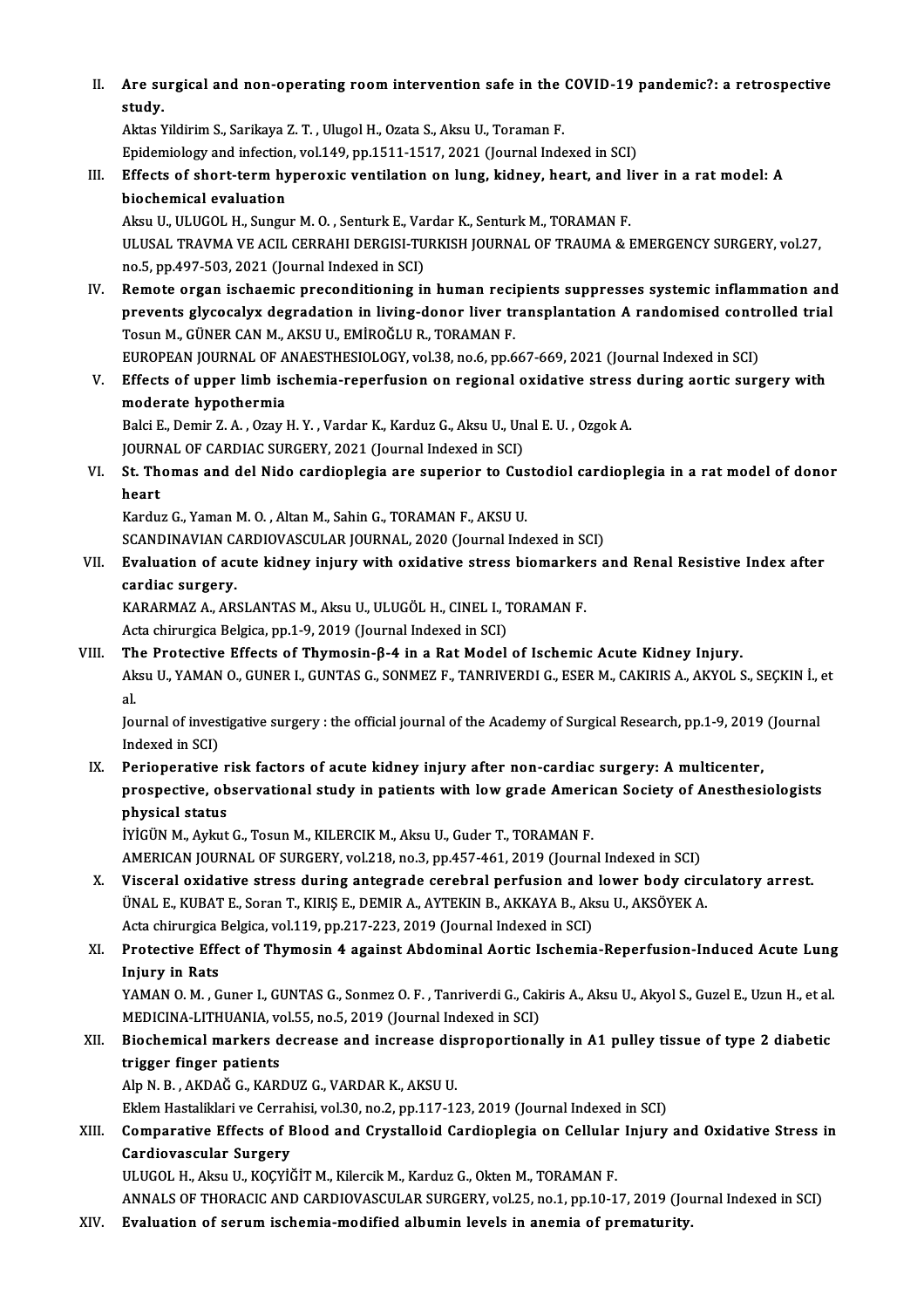EROL S.,UNAL S.,DEMIRELN.,KULALIF., ISIKD.,AksuU.,BASA.

The journal of maternal-fetal & neonatal medicine : the official journal of the European Association of Perinatal Medicine, the Federation of Asia and Oceania Perinatal Societies, the International Society of Perinatal The journal of maternal-fetal & neonatal medicine : the official<br>Perinatal Medicine, the Federation of Asia and Oceania Perinatal So<br>Obstetricians, vol.31, pp.3133-3138, 2018 (Journal Indexed in SCI)<br>Identification and

XV. Identification and quantification of human microcirculatory leukocytes using handheld video<br>microscopes at the bedside. Obstetricians, vol.31, pp.3133-3<br>Identification and quantifica<br>microscopes at the bedside.<br><sup>He 7</sup> van C. AVDEMIBLI M. CU

Uz Z., van G., AYDEMIRLI M., GUERCI P., INCE Y., CUPPEN D., ERGIN B., Aksu U., de M., INCE C. H. Journal of applied physiology (Bethesda, Md.: 1985), vol.124, pp.1550-1557, 2018 (Journal Indexed in SCI) Uz Z., van G., AYDEMIRLI M., GUERCI P., INCE Y., CUPPEN D., ERGIN B., Aksu U., de M., INCE C. H.<br>Journal of applied physiology (Bethesda, Md. : 1985), vol.124, pp.1550-1557, 2018 (Journal Indexed in SCI)<br>XVI. dilutional an

grafting: a consequence of microcirculatory alterations? dilutional anemia induces renal dysfunction in diabetic patients undergoing coronary artery bypass<br>grafting: a consequence of microcirculatory alterations?<br>Aykut G., KILERCIK M., Anturk C., ULUGOL H., Aksu U., Kudsioglu T. Aykut G., KILERCIK M., Anturk C., ULUGOL H., Aksu U., Kudsioglu T., Atalan N., Yapici N., Karabulut H., TORAMAN F.<br>JOURNAL OF NEPHROLOGY, vol.31, no.3, pp.417-422, 2018 (Journal Indexed in SCI)

- XVII. Remote myocardial injury: the protective role of fluoxetine. JOURNAL OF NEPHROLOGY, vol.31, no.3, pp.417-422, 2018 (Journal Indexed in SCI)<br>Remote myocardial injury: the protective role of fluoxetine.<br>Yaman O., ERMAN H., Guner I., TOK O., PALA M., ESREFOGLU M., Gelisgen R., Uzun H., Remote myocardial injury: the protective role of fluoxetine.<br>Yaman O., ERMAN H., Guner I., TOK O., PALA M., ESREFOGLU M., Gelisgen R., Uzun H., Aksu U., Yelmen N<br>Canadian journal of physiology and pharmacology, vol.96, pp. Yaman O., ERMAN H., Guner I., TOK O., PALA M., ESREFOGLU M., Gelisgen R., Uzun H., Aksu U., Yelmen N., et al.<br>Canadian journal of physiology and pharmacology, vol.96, pp.319-327, 2018 (Journal Indexed in SCI)<br>XVIII. Invest
- Canadian journal of physiology and pharmacology, vol.96, pp.319-327, 2018 (Journal Indexed in SCI)<br>Investigation of PhiKZ phage therapy against Pseudomonas aeruginosa in mouse pneumo<br>Can K., Aksu U., Yenen O. S.<br>TURKISH JO Investigation of PhiKZ phage therapy against Pseudomonas aeruginosa in mouse pneumonia model

- Can K., Aksu U., Yenen O. S.<br>TURKISH JOURNAL OF MEDICAL SCIENCES, vol.48, no.3, pp.670-678, 2018 (Journal Indexed in SCI<br>XIX. Effect of Alprazolam on Redox Status in Renal Transplantation Donors and Recipients<br>Can M. C. Ke TURKISH JOURNAL OF MEDICAL SCIENCES, vol.48, no<br>Effect of Alprazolam on Redox Status in Renal J<br>Can M. G., Kocyigit O. I., Aksu U., ÖZER A., Toraman F.<br>ANNALS OF TRANSPLANTATION, vol.33, np.354,360 Effect of Alprazolam on Redox Status in Renal Transplantation Donors and<br>Can M. G. , Kocyigit O. I. , Aksu U., ÖZER A., Toraman F.<br>ANNALS OF TRANSPLANTATION, vol.22, pp.354-360, 2017 (Journal Indexed in SCI)<br>Unilateral Ant
- Can M. G. , Kocyigit O. I. , Aksu U., ÖZER A., Toraman F.<br>ANNALS OF TRANSPLANTATION, vol.22, pp.354-360, 2017 (Journal Indexed in SCI)<br>XX. Unilateral Antegrade Cerebral Perfusion and Moderate Hypothermia: Assessing Saf ANNALS OF TRANSPLANTATION, vol.22, pp.354-360, 2017 (Journal Indexed in SCI)<br>Unilateral Antegrade Cerebral Perfusion and Moderate Hypothermia: Asses<br>Biomarkers<br>Aytekin B., Unal E. U. , Demir A., Aksu U., Caliskan A., Varda Unilateral Antegrade Cerebral Perfusion and Moderate Hypothermia: Asses<br>Biomarkers<br>Aytekin B., Unal E. U. , Demir A., Aksu U., Caliskan A., Vardar K., TORAMAN F., Saritas A.<br>HEAPT LUNG AND CIPCULATION vol 26 no 5 nn 405 50

Biomarkers<br>Aytekin B., Unal E. U. , Demir A., Aksu U., Caliskan A., Vardar K., TORAMAN F., Saritas A.<br>HEART LUNG AND CIRCULATION, vol.26, no.5, pp.495-503, 2017 (Journal Indexed in SCI)<br>A comparison between the measurement

- Aytekin B., Unal E. U. , Demir A., Aksu U., Caliskan A., Vardar K., TORAMAN F., Saritas A.<br>HEART LUNG AND CIRCULATION, vol.26, no.5, pp.495-503, 2017 (Journal Indexed in SCI)<br>XXI. A comparison between the measurements of a HEART LUNG AND CIRCULATION, vol.26, no.5, pp.495-503, 2017 (Journal Indexed<br>A comparison between the measurements of arterial lactate and mixed v<br>the evaluation of tissue perfusion after coronary artery bypass grafting<br>Olt A comparison between the measurements of arterial lactate and mix<br>the evaluation of tissue perfusion after coronary artery bypass graf<br>Okten M., ULUGOL H., Anturk C., Tosun M., Aksu U., Karabulut H., TORAMAN F.<br>TURK COCUS the evaluation of tissue perfusion after coronary artery bypass grafting<br>Okten M., ULUGOL H., Anturk C., Tosun M., Aksu U., Karabulut H., TORAMAN F.<br>TURK GOGUS KALP DAMAR CERRAHISI DERGISI-TURKISH JOURNAL OF THORACIC AND C Okten M., ULUGOL H., Anturk C., Tosun M., Aksu U., Karabulut H., TO<br>TURK GOGUS KALP DAMAR CERRAHISI DERGISI-TURKISH JOURNA<br>SURGERY, vol.24, no.4, pp.645-650, 2016 (Journal Indexed in SCI)<br>Conder and chronological age offec TURK GOGUS KALP DAMAR CERRAHISI DERGISI-TURKISH JOURNAL OF THORACIC AND CARDIOVASCULAR<br>SURGERY, vol.24, no.4, pp.645-650, 2016 (Journal Indexed in SCI)<br>XXII. Gender and chronological age affect erythrocyte membrane oxidati
- SURGERY, vol.24, no.4, pp.645-650, 2016 (Journal Indexed in SCI)<br>Gender and chronological age affect erythrocyte membrane oxidative indices in citrate phosphate<br>dextrose adenine-formula 1 (CPDA-1) blood bank storage condit Gender and chronological age affect erythrocyte membrane oxidative indices in citrate phose<br>dextrose adenine-formula 1 (CPDA-1) blood bank storage condition.<br>ERMAN H., Aksu U., Belce A., Atukeren P., Uzun D., Cebe T., Kans dextrose adenine-formula 1 (CPDA-1) blood bank storage condition.<br>ERMAN H., Aksu U., Belce A., Atukeren P., Uzun D., Cebe T., Kansu A. D. , Gelisgen R., Uslu E., Aydin S., e<br>General physiology and biophysics, vol.35, no.3, ERMAN H., Aksu U., Belce A., Atukeren P., Uzun D., Cebe T., Kansu A. D., Gelisgen R., Uslu E., Aydin S., et al.<br>General physiology and biophysics, vol.35, no.3, pp.343-51, 2016 (Journal Indexed in SCI Expanded)<br>XXIII. Isch
- General physiology and biophysics, vol.35, no.3, pp.343-51, 2016 (Journal Indexed in SCI Expanded)<br>Ischemia modified albumin: does it change during pneumoperitoneum in robotic prostatect<br>Ozgen S.U., ÖZVEREN B., Kilercik M. Ischemia modified albumin: does it change during pneumoperitoneum in rodgen S.U., ÖZVEREN B., Kilercik M., Aksu U., AY B., TÜFEK İ., KURAL A. R., TURKERI I<br>INTERNATIONAL BRAZ J UROL, vol.42, no.1, pp.69-77, 2016 (Journal I Ozgen S. U. , ÖZVEREN B., Kilercik M., Aksu U., AY B., TÜFEK İ., KURAL A. R. , TURKERI L. N. , TORAMAN F.<br>INTERNATIONAL BRAZ J UROL, vol.42, no.1, pp.69-77, 2016 (Journal Indexed in SCI)<br>XXIV. Evaluation of microcirculatio
- INTERNATIONAL BRAZ J UROL, vol.42, no.1, pp.69-77, 2016 (Journal Indexed in<br><mark>Evaluation of microcirculation with tissue oxygen saturation monitori</mark><br>Kart J. S. , ULUGOL H., ARITÜRK C., Aksu U., Okten M., Karabulut H., TORAM Evaluation of microcirculation with tissue oxygen saturation monitoring in open heart surgery<br>Kart J. S. , ULUGOL H., ARITÜRK C., Aksu U., Okten M., Karabulut H., TORAMAN F.<br>TURK GOGUS KALP DAMAR CERRAHISI DERGISI-TURKISH Kart J. S. , ULUGOL H., ARITÜRK C., Aksu U., Okten M., Karabulut H.,<br>TURK GOGUS KALP DAMAR CERRAHISI DERGISI-TURKISH JOURNA<br>SURGERY, vol.23, no.4, pp.651-657, 2015 (Journal Indexed in SCI)<br>Comparative effects of bemodiluti TURK GOGUS KALP DAMAR CERRAHISI DERGISI-TURKISH JOURNAL OF THORACIC AND CARDIOVASCULAR<br>SURGERY, vol.23, no.4, pp.651-657, 2015 (Journal Indexed in SCI)<br>XXV. Comparative effects of hemodilutional anemia and transfusion duri
- SURGERY, vol.23, no.4, pp.651-657, 2015 (Journal Indexed in<br>Comparative effects of hemodilutional anemia and trandomized study.<br>aperting C. OZCEN Z. KU ERCIK M. ULUCÖL H. ÖKTEN E. A Comparative effects of hemodilutional anemia and transfusion during cardiopulmona<br>acute kidney injury: a prospective randomized study.<br>ARıTÜRK C., OZGEN Z., KILERCIK M., ULUGÖL H., ÖKTEN E., Aksu U., KARABULUT H., TORAMAN acute kidney injury: a prospective randomized study.<br>ARITÜRK C., OZGEN Z., KILERCIK M., ULUGÖL H., ÖKTEN E., Aksu U., KARABULUT H., TORAMAN F. The heart surgery forum, vol.18, 2015 (Journal Indexed in SCI)

# XXVI. The effects of fluoxetine on circulating oxidative damage parameters in rats exposed to aortic The effects of fluoxetine on circulating oxidative damage parameters in rats expose<br>ischemia-reperfusion<br>Erman H., Guner I., Yaman M. O. , Uzun D. D. , Gelisgen R., Aksu U., Yelmen N., Sahin G., Uzun H.<br>EUROPEAN JOURNAL OF ischemia-reperfusion<br>Erman H., Guner I., Yaman M. O. , Uzun D. D. , Gelisgen R., Aksu U., Yelmen N., Sahin G., Uzun H.<br>EUROPEAN JOURNAL OF PHARMACOLOGY, vol.749, pp.56-61, 2015 (Journal Indexed in SCI)<br>Eluouetino amplianat

Erman H., Guner I., Yaman M. O. , Uzun D. D. , Gelisgen R., Aksu U., Yelmen N., Sahin G., Uzun H.<br>EUROPEAN JOURNAL OF PHARMACOLOGY, vol.749, pp.56-61, 2015 (Journal Indexed in SCI)<br>XXVII. Fluoxetine ameliorates imbalance o EUROP<br><mark>Fluox</mark>e<br>model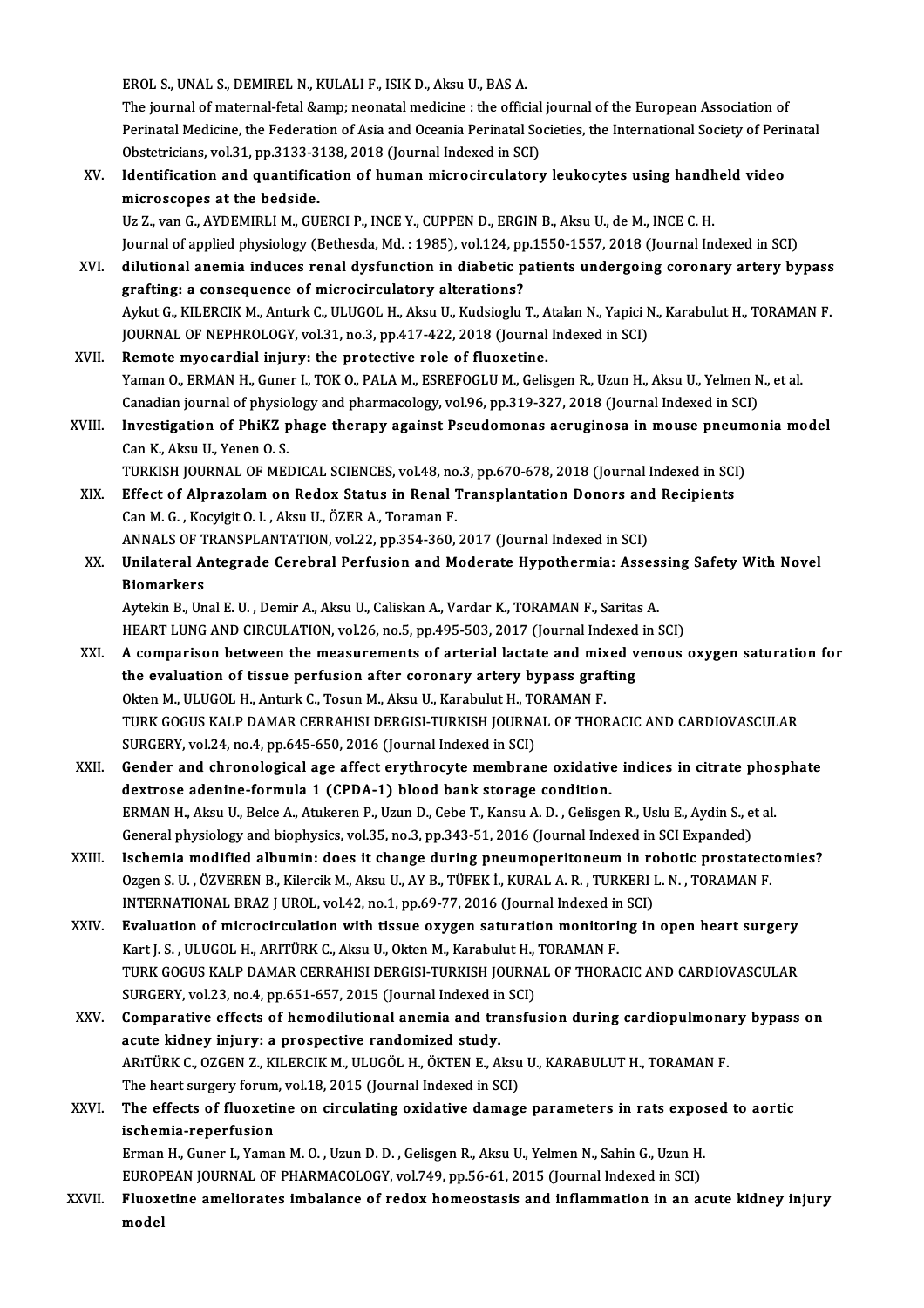Aksu U., Guner I., Yaman O. M. , Erman H., Uzun D., Sengezer-Inceli M., Sahin A., Yelmen N., Gelisgen R., Uzun H., et al.<br>JOUPNAL OF PHYSIOLOCY AND PIOCHEMISTRY vol 70, po 4, pp 925, 924, 2014 (Journal Indoved in SCD) Aksu U., Guner I., Yaman O. M. , Erman H., Uzun D., Sengezer-Inceli M., Sahin A., Yelmen N., Gelisgen R., Uzu<br>JOURNAL OF PHYSIOLOGY AND BIOCHEMISTRY, vol.70, no.4, pp.925-934, 2014 (Journal Indexed in SCI)<br>FEEFECT OF TEMPO JOURNAL OF PHYSIOLOGY AND BIOCHEMISTRY, vol.70, no.4, pp.925-934, 2014 (Journal Indexed in SCI)

|              | Aksu U., Guner I., Yaman O. M., Erman H., Uzun D., Sengezer-Inceli M., Sahin A., Yelmen N., Gelisgen R., Uzun H., et al. |
|--------------|--------------------------------------------------------------------------------------------------------------------------|
|              | JOURNAL OF PHYSIOLOGY AND BIOCHEMISTRY, vol.70, no.4, pp.925-934, 2014 (Journal Indexed in SCI)                          |
| XXVIII.      | EFFECT OF TEMPOL ON REDOX HOMEOSTASIS AND STRESS TOLERANCE IN MIMETICALLY AGED                                           |
|              | <b>DROSOPHILA</b>                                                                                                        |
|              | Aksu U., Yanar K., Terzioglu D., Erkol T., Ece E., Aydin S., Uslu E., Cakatay U.                                         |
|              | ARCHIVES OF INSECT BIOCHEMISTRY AND PHYSIOLOGY, vol.87, no.1, pp.13-25, 2014 (Journal Indexed in SCI)                    |
| XXIX.        | The effect of fluoxetine on ischemia-reperfusion after aortic surgery in a rat model                                     |
|              | Guner I., Yaman M. O., Aksu U., Uzun D., Erman H., Inceli M., Gelisgen R., Yelmen N., Uzun H., Sahin G.                  |
|              | JOURNAL OF SURGICAL RESEARCH, vol.189, no.1, pp.96-105, 2014 (Journal Indexed in SCI)                                    |
| XXX.         | The acute effects of acetate-balanced colloid and crystalloid resuscitation on renal oxygenation in a                    |
|              | rat model of hemorrhagic shock                                                                                           |
|              | Almac E., Aksu U., Bezemer R., Jong W., Kandil A., YÜRÜK K., Demirci-Tansel C., İNCE C.                                  |
|              | RESUSCITATION, vol.83, no.9, pp.1166-1172, 2012 (Journal Indexed in SCI)                                                 |
| XXXI.        | Reply to: crystalloid resuscitation in hemorrhagic shock                                                                 |
|              | AKSU U., Bezemer R., Ince C.                                                                                             |
|              | RESUSCITATION, vol.83, no.8, 2012 (Journal Indexed in SCI)                                                               |
| XXXII.       | Balanced vs unbalanced crystalloid resuscitation in a near-fatal model of hemorrhagic shock and the                      |
|              | effects on renal oxygenation, oxidative stress, and inflammation                                                         |
|              | Aksu U., BEZEMER R., Yavuz B., Kandil A., Demirci C., İNCE C.                                                            |
|              | RESUSCITATION, vol.83, no.6, pp.767-773, 2012 (Journal Indexed in SCI)                                                   |
| XXXIII.      | ACUTE EFFECTS OF BALANCED VERSUS UNBALANCED COLLOID RESUSCITATION ON RENAL                                               |
|              | MACROCIRCULATORY AND MICROCIRCULATORY PERFUSION DURING ENDOTOXEMIC SHOCK                                                 |
|              | Aksu U., BEZEMER R., Demirci C., İNCE C.                                                                                 |
|              | SHOCK, vol.37, no.2, pp.205-209, 2012 (Journal Indexed in SCI)                                                           |
| <b>XXXIV</b> | ATORVASTATIN IMPROVES DEVELOPMENT OF PENTYLENTETRAZOL-INDUCED KINDLING, LEARNING                                         |
|              | AND MEMORY DISORDERS IN RATS                                                                                             |
|              | Uzum G., Akgun-Dar K., Aksu U.                                                                                           |
|              | JOURNAL OF PHYSIOLOGICAL SCIENCES, vol.59, pp.368, 2009 (Journal Indexed in SCI)                                         |
| <b>XXXV</b>  | Intracerebroventricular serotonin reduces the degree of acute hypoxic ventilatory depression in                          |
|              | peripherally chemodenervated rabbits                                                                                     |
|              | Guner I., Sahin G., Yelmen N. K., Aksu U., Oruc T., Yildirim Z.                                                          |
|              | CHINESE JOURNAL OF PHYSIOLOGY, vol.51, no.3, pp.136-145, 2008 (Journal Indexed in SCI)                                   |
| XXXVI.       | Sex differences in modulating blood brain barrier permeability by NO in pentylenetetrazol-induced                        |
|              | epileptic seizures                                                                                                       |
|              | Diler A. S., Uzum G., Dar K. A., Aksu U., Atukeren P., Ziylan Y. Z.                                                      |
|              | LIFE SCIENCES, vol.80, no.14, pp.1274-1281, 2007 (Journal Indexed in SCI)                                                |

# Articles Published in Other Journals

- rticles Published in Other Journals<br>I. Fluid Resuscitation Aggravates the Cellular Injury in a Hemorrhagic Shock Model<br>Morder K. Can K. Alray II Vardar Harmond III our<br>Fluid Resuscitation Ag<br>Vardar K., Can K., Aksu U.<br>Dubei Medical Journal nn Fluid Resuscitation Aggravates the Cellular Injury in a H<br>Vardar K., Can K., Aksu U.<br>Dubai Medical Journal, pp.1-10, 2022 (Journal Indexed in ESCI)<br>Betresrede euteleseus primins method reduses pleame Vardar K., Can K., Aksu U.<br>Dubai Medical Journal, pp.1-10, 2022 (Journal Indexed in ESCI)<br>II. Retrograde autologous priming method reduces plasma free hemoglobin level in aortic surgery.<br>Pelsi E. Avlut A. Demir A. Verder K Dubai Medical Journal, pp.1-10, 2022 (Journal Indexed in<br>**Retrograde autologous priming method reduces p**<br>Balci E., Aykut A., Demir A., Vardar K., Karduz G., Aksu U. Retrograde autologous priming method reduces plasma free hemoglobin level in aortic sui<br>Balci E., Aykut A., Demir A., Vardar K., Karduz G., Aksu U.<br>Annals of cardiac anaesthesia, vol.24, no.4, pp.427-433, 2021 (Refereed Jo Balci E., Aykut A., Demir A., Vardar K., Karduz G., Aksu U.<br>Annals of cardiac anaesthesia, vol.24, no.4, pp.427-433, 2021 (Refereed Journals of Other Institutions)<br>III. Can Partial Oxygen Pressure of Urine be an Indicator
- Tosun M., ULUGOL H., Aksu U., TORAMAN F. Can Partial Oxygen Pressure of Urine be an Indicator for Tissue Perfusion?<br>Tosun M., ULUGOL H., Aksu U., TORAMAN F.<br>TURKISH JOURNAL OF ANAESTHESIOLOGY AND REANIMATION, vol.47, no.3, pp.187-191, 2019 (Journal Indexed<br>in ESC Tosun M<br>TURKISH<br>in ESCI)<br>İdrar Be TURKISH JOURNAL OF ANAESTHESIOLOGY AND REANIMATION, vol.47, no.3, pp.187-<br>in ESCI)<br>IV. İdrar Parsiyel Oksijen Basıncı, Doku Perfüzyonunun Göstergesi Olabilir Mi?
-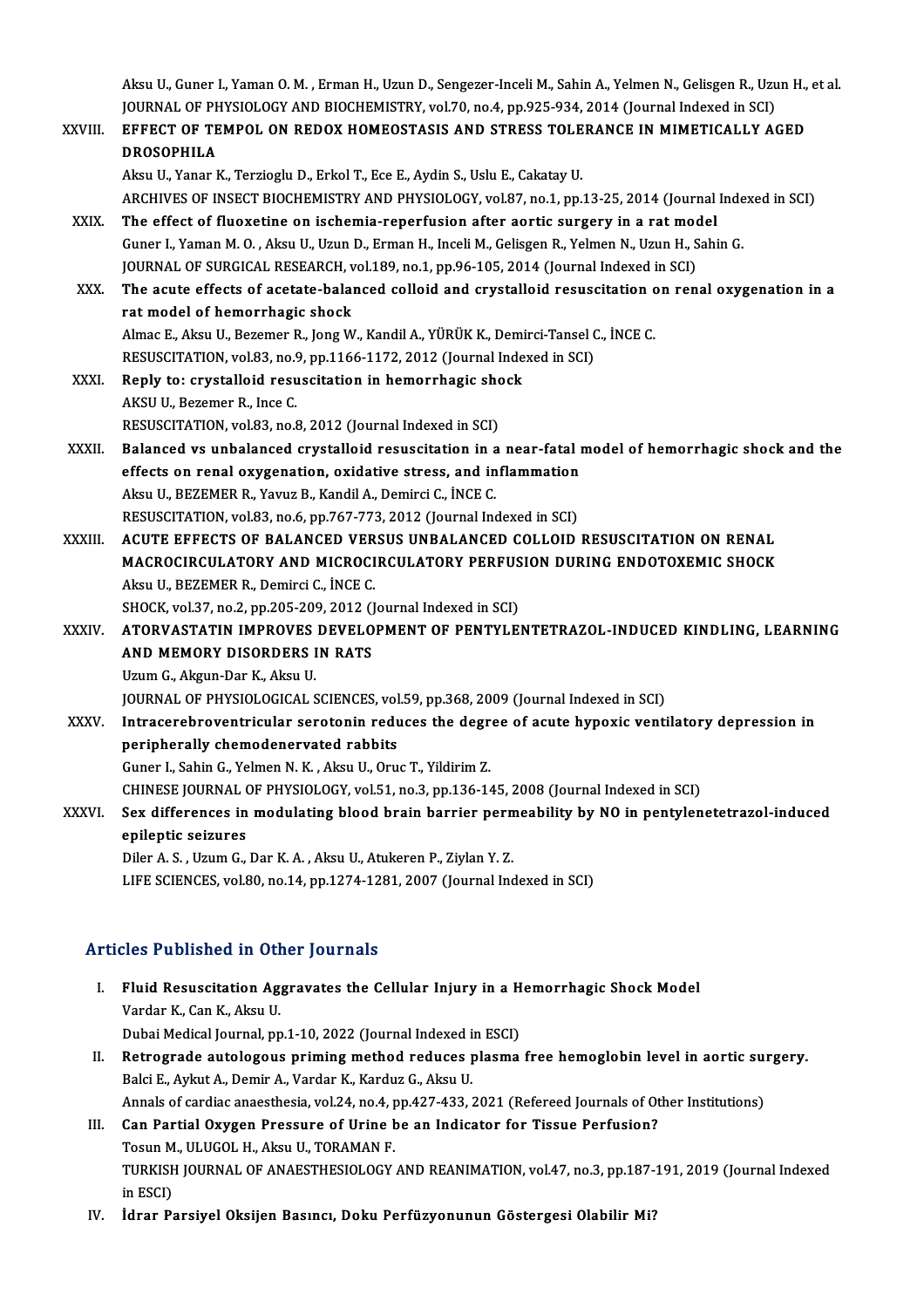TOSUN M., Ulugöl H., AKSU U., Toraman F.<br>Türk Anesteriyeleii ve Beanimasyon Denn

Türk Anesteziyoloji ve Reanimasyon Derneği Dergisi, vol.TARD-89083, pp.89083, 2019 (Other Refereed National Iournals) TOSUN M.<br>Türk Anes<br>Journals)<br>Effects e Türk Anesteziyoloji ve Reanimasyon Derneği Dergisi, vol.TARD-89083, pp.89083, 2019 (Other Refereed National<br>Journals)<br>V. Effects of Alprazolam and Melatonin Used for Premedication on Oxidative Stress, Glicocalyx Integrity<br>

Journals)<br>Effects of Alprazolam and Mela<br>and Neurocognitive Functions<br>Can M.C., ULUCOL H. CÜNES LAL Effects of Alprazolam and Melatonin Used for Premedication on Oxidative S<br>and Neurocognitive Functions<br>Can M. G., ULUGOL H., GÜNEŞ I., Aksu U., Tosun M., Karduz G., Vardar K., TORAMAN F.<br>TURKISH JOURNAL OF ANAESTHESIOLOCY

and Neurocognitive Functions<br>Can M. G. , ULUGOL H., GÜNEŞ I., Aksu U., Tosun M., Karduz G., Vardar K., TORAMAN F.<br>TURKISH JOURNAL OF ANAESTHESIOLOGY AND REANIMATION, vol.46, no.3, pp.233-237, 2018 (Journal Indexed<br>in ESCD Can M. G<br>TURKISH<br>in ESCI)<br>Scovens TURKISH JOURNAL OF ANAESTHESIOLOGY AND REANIMATION, vol.46, no.3, pp.233-237, 2018 (Journal Indexed<br>in ESCI)<br>VI. Scavenging reactive oxygen species using tempol in the acute phase of renal ischemia/reperfusion<br>and its effe

- in ESCI)<br>Scavenging reactive oxygen species using tempol in the acute<br>and its effects on kidney oxygenation and nitric oxide levels<br>AKSUUL Ergin B. REZEMER R. Kandil A. Milstein D. M. DEMIRCI TAL Scavenging reactive oxygen species using tempol in the acute phase of ren<br>and its effects on kidney oxygenation and nitric oxide levels<br>AKSU U., Ergin B., BEZEMER R., Kandil A., Milstein D. M. , DEMİRCİ TANSEL C., İNCE C.<br> and its effects on kidney oxygenation and nitric oxide levels<br>AKSU U., Ergin B., BEZEMER R., Kandil A., Milstein D. M. , DEMİRCİ TANSEL C., İNCE C.<br>INTENSIVE CARE MEDICINE EXPERIMENTAL, vol.3, no.21, pp.1-10, 2015 (Referee AKSU U., Ergin B., BEZEMER R., Kandil A., Milstein D. M. , DEN<br>INTENSIVE CARE MEDICINE EXPERIMENTAL, vol.3, no.21, p<br>VII. Doku Oksijenlenmesi ve Perfüzyon Monitörizasyonu<br>AKSU U. Tereman F
- INTENSIVE CARE ME<br><mark>Doku Oksijenlenm</mark><br>AKSU U., Toraman F.<br>Turkive Klinikleri LA Turkiye Klinikleri J Anesthesiology and Reanimation-Special Topics, vol.8(1), pp.8-14, 2015 (Other Refereed<br>National Journals) AKSU U., Toraman F. Turkiye Klinikleri J Anesthesiology and Reanimation-Special Topics, vol.8(1), pp.8-14, 2015 (Other Refereed<br>National Journals)<br>VIII. Bis maltolato oxovanadium (BMOV) and ischemia/reperfusion-induced acute kidney injury in
- National Journals)<br>Bis maltolato oxovanadium (BMOV) and ischemia/reperfusion-induced acute kidney in<br>ALMAC E., BEZEMER R., KANDİL A., AKSU U., Milstein D. M. , Bakker J., DEMİRCİ TANSEL C., İNCE C.<br>INTENSIVE CARE MEDICINE Bis maltolato oxovanadium (BMOV) and ischemia/reperfusion-induced acute kidney injury in rats<br>ALMAC E., BEZEMER R., KANDİL A., AKSU U., Milstein D. M. , Bakker J., DEMİRCİ TANSEL C., İNCE C.<br>INTENSIVE CARE MEDICINE EXPERIM ALMAC E., BEZEMER R., KANDIL A., AKSU U., Milstein D. M. , Bakker J., DEMIRCI TANSEL C., INCE C.<br>INTENSIVE CARE MEDICINE EXPERIMENTAL, vol.2, no.3, pp.1-9, 2014 (Refereed Journals of Other Institutions)<br>IX. Effect of Dexam
- INTENSIVE CARE MEDICINE EXPER<br>Effect of Dexamethasone in Me<br>Sciatic Nerve Action Potentials<br>AKSULU Atukeren B. Terriegh: D. 1 Effect of Dexamethasone in Mediating Oxidative Stress<br>Sciatic Nerve Action Potentials<br>AKSU U., Atukeren P., Terzioglu D., Belce A., Demirci-Tansel C.<br>PEZMIALEM SCIENCE vol.1, no.1, nn.21, 27, 2012 (Journal In Sciatic Nerve Action Potentials<br>AKSU U., Atukeren P., Terzioglu D., Belce A., Demirci-Tansel C.<br>BEZMIALEM SCIENCE, vol.1, no.1, pp.21-27, 2013 (Journal Indexed in ESCI)<br>Anesterive tavsanlarda santral seretaninin selunum dü

AKSU U., Atukeren P., Terzioglu D., Belce A., Demirci-Tansel C.<br>BEZMIALEM SCIENCE, vol.1, no.1, pp.21-27, 2013 (Journal Indexed in ESCI)<br>X. Anesteziye tavşanlarda santral serotoninin solunum düzenlenmesindeki rolü<br>Güne BEZMIALEM SCIENCE, vol.1, no.1, pp.21-27, 2013 (Journal<br>Anesteziye tavşanlarda santral serotoninin solunum<br>Güner İ., SAHIN G., YELMEN N., AKSU U., Oruç T., Yıldırım Z.<br>CERRAHRASA TIR DERÇİSİ vol.4, np.99, 102, 2006 (Nation CERRAHPAŞA TIP DERGİSİ, vol.4, pp.98-102, 2006 (National Refreed University Journal)

# Books&Book Chapters

- OOks & Book Chapters<br>I. RENAL PERFUSION AND OXYGENATION DURING ACUTE KIDNEY INJURY<br>AKSU U RENAL<br>RENAL<br>AKSU U. RENAL PERFUSION AND OXYGENATION<br>AKSU U.<br>Netzodruk Groningen Bv, Groningen, 2015<br>The Bethegenesis of Asute Kidney Iniu
- AKSU U.<br>Netzodruk Groningen Bv, Groningen, 2015<br>II. The Pathogenesis of Acute Kidney Injury and the Toxic Triangle of Oxygen, Reactive Oxygen Species<br>and Nitrie Oxide Netzodruk Groning<br>The Pathogenesi<br>and Nitric Oxide<br>AKSULL DEMIDCI The Pathogenesis of Acute Kidney<br>and Nitric Oxide<br>AKSU U., DEMİRCİ TANSEL C., INCE C.<br>in: Controversies in Asute Kidney Inju and Nitric Oxide<br>AKSU U., DEMİRCİ TANSEL C., INCE C.<br>in: Controversies in Acute Kidney Injury, Kellum JA, Ronco C, Vincent J-L, Editor, Karger Ag, Switzerland, pp.119-<br>128, 2011 AKSU U., DEMIRCI TANSEL C., INCE C.

# Refereed Congress / Symposium Publications in Proceedings

- efereed Congress / Symposium Publications in Proceedings<br>I. St. Thomas, del Nido ve Custodial Kardiyopleji Sıvıları'nın in vitro insan Akciğer Hücre Kültüründeki<br>Etkilerinin Cereek Zamanlı Olarak Değerlandirilmesi Etkilerinin Gerçek Zamanlı Olarak Değerlendirilmesi<br>Etkilerinin Gerçek Zamanlı Olarak Değerlendirilmesi<br>KARDUZ GEETIN İ TORCULM BULUCÖLU AKSULU TO St. Thomas, del Nido ve Custodial Kardiyopleji Sıvıları'nın in v<br>Etkilerinin Gerçek Zamanlı Olarak Değerlendirilmesi<br>KARDUZ G.,ÇETİN İ., TOPÇUL M. R. , ULUGÖL H., AKSU U., TORAMAN F.<br>25 Hlugel Göğüs Kalp Daman Anestari Yağ Etkilerinin Gerçek Zamanlı Olarak Değerlendirilmesi<br>KARDUZ G., ÇETİN İ., TOPÇUL M. R. , ULUGÖL H., AKSU U., TORAMAN F.<br>25. Ulusal Göğüs Kalp Damar Anestezi Yoğun Bakım Kongresi, İstanbul, Turkey, 20 - 22 April 2019, vol.1, KARDU<br>25. Ulu:<br>pp.1-3<br>Effects 25. Ulusal Göğüs Kalp Damar Anestezi Yoğun Bakım Kongresi, İstanbul, Turkey, 20 - 22 Aprop. 1-3<br>II. Effects of pulmonary resections on endothelial glycocalix (preliminary results)<br>Sungun Z. Vennuk M. Turben Ö. AKSU U. Tene
- pp.1-3<br>Effects of pulmonary resections on endothelial glycocalix<br>Sungur Z., Yornuk M., Turhan Ö., AKSU U., Toraman F., Senturk M.<br>22nd EACTA Annual Congress Berlin Cermany, 10,, 21 Anril 201 Effects of pulmonary resections on endothelial glycocalix (p<br>Sungur Z., Yornuk M., Turhan Ö., AKSU U., Toraman F., Senturk M.<br>32nd EACTA Annual Congress, Berlin, Germany, 19 - 21 April 2018<br>Urine partial exugen pressure as Sungur Z., Yornuk M., Turhan Ö., AKSU U., Toraman F., Senturk M.<br>32nd EACTA Annual Congress, Berlin, Germany, 19 - 21 April 2018<br>III. Urine partial oxygen pressure as early marker of acute kidney injury after paediatri
-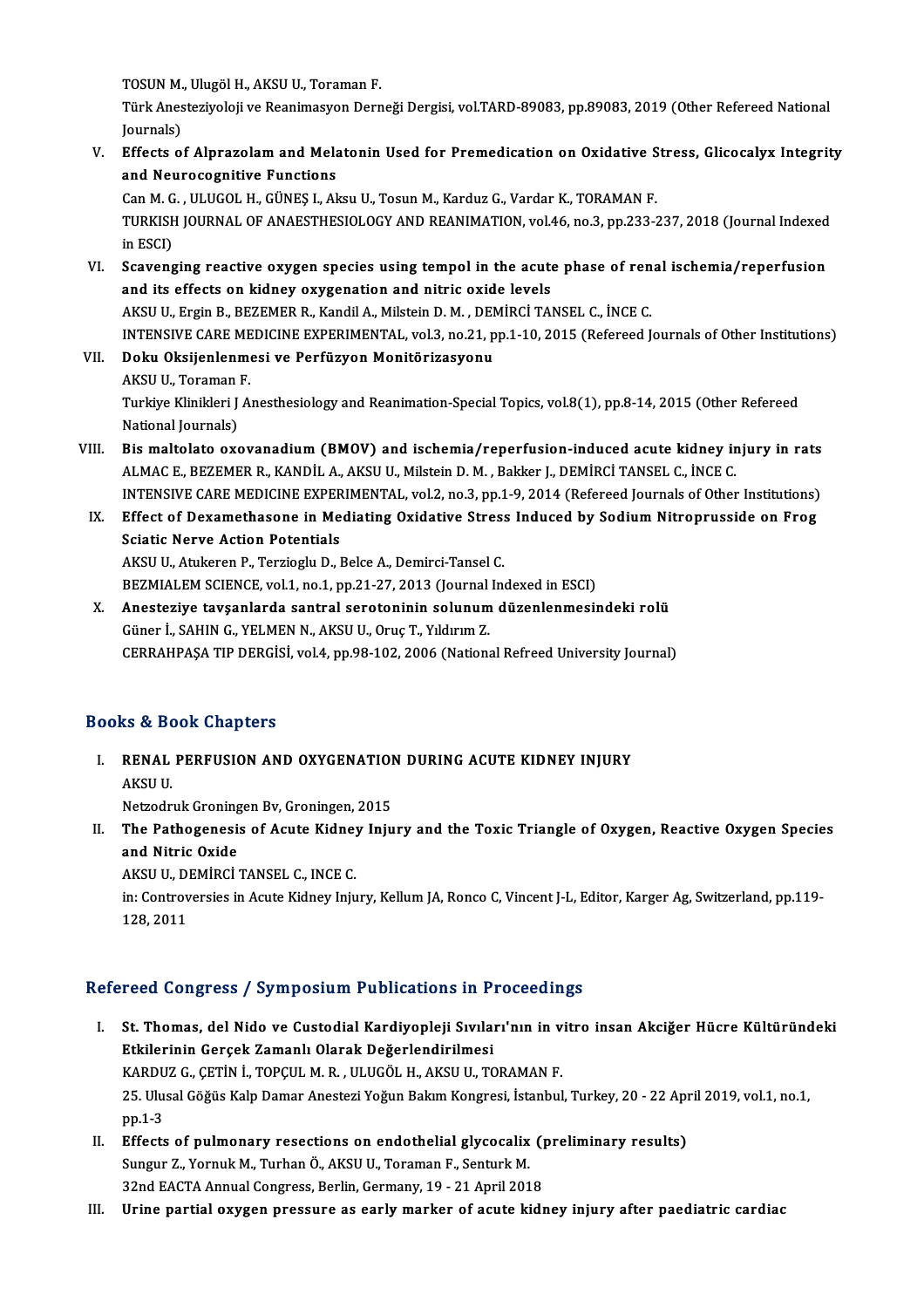surgery

TOSUNM.,UlugölH.,KıratB.,KilercikM.,ErkekE.,AKSUU.,AlhanC.,ToramanF. 32ndEACTAAnnualCongress,Berlin,Germany,19April -21December 2018

- TOSUN M., Ulugöl H., Kırat B., Kilercik M., Erkek E., AKSU U., Alhan C., Toraman F.<br>32nd EACTA Annual Congress, Berlin, Germany, 19 April 21 December 2018<br>IV. Elimination of hydroxyethyl starch (HES) when used as colloid 32nd EACTA Annual Congress, Berlin, Germany, 19 April - 21 December 2018<br>Elimination of hydroxyethyl starch (HES) when used as colloid priming in cardivascular surger<br>Ulugöl H., Toraman F., KARDUZ G., Alhan C., Vardar K., 32nd Annual Congress European Association of Cardiothoracic Anaesthesiology, Berlin, Germany, 19 - 21 April<br>2018, pp.16 Ulugöl H., Toraman F., KARDUZ G., Alhan C., Vardar K., TOSUN M., AKSU U., Kilercik M., Senturk M., OKTEN M. S2nd Annual Congress European Association of Cardiothoracic Anaesthesiology, Berlin, Germany, 19 - 21 / 2018, pp.16<br>V. Comparative effects of fluid resuscitation on lung and heart oxidative injury in a rat model of<br>hemogra
- 2018, pp.16<br>Comparative effects<br>hemorrhagic shock<br>Vardar K. Alcu H Comparative eff<br>hemorrhagic she<br>Vardar K., Aksu U.<br>International Fluid hemorrhagic shock<br>Vardar K., Aksu U.<br>International Fluid Academy Days , Antwerp, Belgium, 23 - 25 November 2017, vol.5, no.32, pp.107<br>The effect of S. pitroseglutathione (CSNO) in a ret model of isonreterencl induced myec
	-

Vardar K., Aksu U.<br>International Fluid Academy Days , Antwerp, Belgium, 23 - 25 November 2017, vol.5, no.32, pp.107<br>VI. The effect of S-nitrosoglutathione (GSNO) in a rat model of isoproterenol induced myocardial<br>infarctio Internation<br>The effect<br>infarction<br>KALELI DUI The effect of S-nitrosoglutathione (GSNO) in a rat model of isoproterenol induced<br>infarction<br>KALELİ DURMAN D., Aksu U., Terzioğlu D., İkbal Barış I., Yılmazbayhan D., UYDEŞ DOĞAN B. S.<br>7th Euroneen Congress of Pharmacelogy

infarction<br>KALELİ DURMAN D., Aksu U., Terzioğlu D., İkbal Barış I., Yılmazbayhan D., UYDEŞ DOČ<br>7th European Congress of Pharmacology, İstanbul, Turkey, 26 - 30 June 2016, pp.60<br>Diffenent priming solution effects en interst

KALELİ DURMAN D., Aksu U., Terzioğlu D., İkbal Barış I., Yılmazbayhan D., UYDEŞ DOĞAN B. S.<br>7th European Congress of Pharmacology, İstanbul, Turkey, 26 - 30 June 2016, pp.60<br>VII. Different priming solution effects on inter 7th European Congress of Pharmacology, İstanbul, Turkey, 26 - 30 June 2016, pp.60<br>Different priming solution effects on interstitial lung edema and oxidative<br>Ulugöl H., Karabulut H., AKSU U., OKTEN M., TOSUN M., Kilercik M Different priming solution effects on interstitial lung edema and c<br>Ulugöl H., Karabulut H., AKSU U., OKTEN M., TOSUN M., Kilercik M., Toramar<br>31st EACTA Annual Congress, Basel, Switzerland, 11 - 13 May 2016, pp.10<br>The sha Ulugöl H., Karabulut H., AKSU U., OKTEN M., TOSUN M., Kilercik M., Toraman F.<br>31st EACTA Annual Congress, Basel, Switzerland, 11 - 13 May 2016, pp.10<br>VIII. The chaotic behaviour of cardiovascular system during open heart s

# 31st EACTA Annual Congress, Basel, Switzerland, 11<br>The chaotic behaviour of cardiovascular system<br>TOSUN M., Ulugöl H., Ağbulut Y., AKSU U., Toraman F.<br>21st Annual Congress European Association of Cardi

TOSUN M., Ulugöl H., Ağbulut Y., AKSU U., Toraman F.

31st Annual Congress European Association of Cardiothoracic Anaesthesiology, Basel, Switzerland, 11 - 13 May<br>2016 31st Annual Congress European Association of Cardiothoracic Anaesthesiology, Ba:<br>2016<br>IX. Optimization Of Oxidative Stress Parameters In Drosophila Melanogaster<br>XANAR K. GAKATAV U. ATUKEREN R. AKSU U. AVDIN S

- 2016<br>Optimization Of Oxidative Stress Parameters In Dr<br>YANAR K., ÇAKATAY U., ATUKEREN P., AKSU U., AYDIN S.<br>YYV Ulusal Bivokimya Kongresi, İsmir Turkay 3, 06 San Optimization Of Oxidative Stress Parameters In Drosophila Melanoga<br>YANAR K., ÇAKATAY U., ATUKEREN P., AKSU U., AYDIN S.<br>XXV.Ulusal Biyokimya Kongresi, İzmir, Turkey, 3 - 06 September 2014, pp.331<br>Fizyolojik Sistemlarda Kae YANAR K., ÇAKATAY U., ATUKEREN P., AKSU U., AYDIN S.<br>XXV.Ulusal Biyokimya Kongresi, İzmir, Turkey, 3 - 06 Septem<br>X. Fizyolojik Sistemlerde Kaotik Özellikler (Sıçanlarda)
- XXV.Ulusal Biyokimya Kongresi<br>Fizyolojik Sistemlerde Kaot<br>Ağbulut Y., AKSU U., Akdeniz G.<br>20th International Physics Con 30th International Physics Congress, İstanbul, Turkey, 1 - 03 September 2013, pp.298<br>30th International Physics Congress, İstanbul, Turkey, 1 - 03 September 2013, pp.298

# Ağbulut Y., AKSU U., Akdeniz G.<br>30th International Physics Congress, İstanbul, Turkey, 1 - 03 September 2013, pp.298<br>XI. Fluoxetine reduces the lung injury induced by infrarenal abdominal aortic ischemia-reperfusion in 30th<br>Fluo<br>rats<br>s^ui Fluoxetine reduces the lung injury induced by infrarenal abdominal aortic ischemia-reperfusion<br>rats<br>ŞAHİN E. G. , GÜNER İ., Yaman M. O. , Uzun D., ERMAN H., YELMEN N., İNCELİ M., AKSU U., Gelisgen R., UZUN H.<br>27th Internat

rats<br>ŞAHİN E. G. , GÜNER İ., Yaman M. O. , Uzun D., ERMAN H., YELMEN N., İNCELİ M., AKSU U., Gelisgen R., UZUN H.<br>37th International Union of Physiological Sciences (IUPS) Congress, Birmingham, United Kingdom, 21 - 26 July SAHIN E. G. , G.<br>37th Internati<br>2013, pp.683<br>The effects o 37th International Union of Physiological Sciences (IUPS) Congress, Birmingham, United Kingdom, 21 - 26 July<br>2013, pp.683<br>XII. The effects of balanced and unbalanced colloid and crystalloid solutions on renal microvascular

# 2013, pp.683<br>The effects of balanced and un<br>perfusion in endotoxemic rats.<br>AKSUJU DEMIRCLTANSEL C. INCE The effects of balanced and unba<br>perfusion in endotoxemic rats.<br>AKSU U., DEMİRCİ TANSEL C., İNCE C.<br>21st ISICEM (International Sumpesius

perfusion in endotoxemic rats.<br>AKSU U., DEMİRCİ TANSEL C., İNCE C.<br>31st ISICEM (International Symposium on Intensive Care and Emergency Medicine), Brussels, Belgium, 1 - 04<br>March 2010. pp.1 AKSU U., DEMİRCİ<br>31st ISICEM (Inter<br>March 2010, pp.1<br>Masantaris Plaa 31st ISICEM (International Symposium on Intensive Care and Emergency Medicine), Brussels, Belgiu<br>March 2010, pp.1<br>XIII. Mesenteric Blood Flow Can Be Affected by Aminoguanidine during Sepsis. Experimental<br>Riology (IURS, Lat

March 2010, pp.1<br>Mesenteric Blood Flow Can Be Affected<br>Biology/IUPS, Late Breaking Abstracts<br>DEMIRCLTANSEL C. INCE C. AKSU U Biology/IUPS, Late Breaking Abstracts<br>DEMİRCİ TANSEL C., İNCE C., AKSU U. XXXV International Congress of Physiological Sciences, United States Of America, 1 - 04 April 2005, pp.11

# Other Publications

ther Publications<br>I. Reply to: crystalloid resuscitation in hemorrhagic shock.<br>AKSU U. Beremen B. İNCE C A A ABARCARENS<br>Reply to: crystalloid resu:<br>AKSU U., Bezemer R., İNCE C.<br>Technical Beneut 2012 AKSU U., Bezemer R., İNCE C.<br>Technical Report, 2012